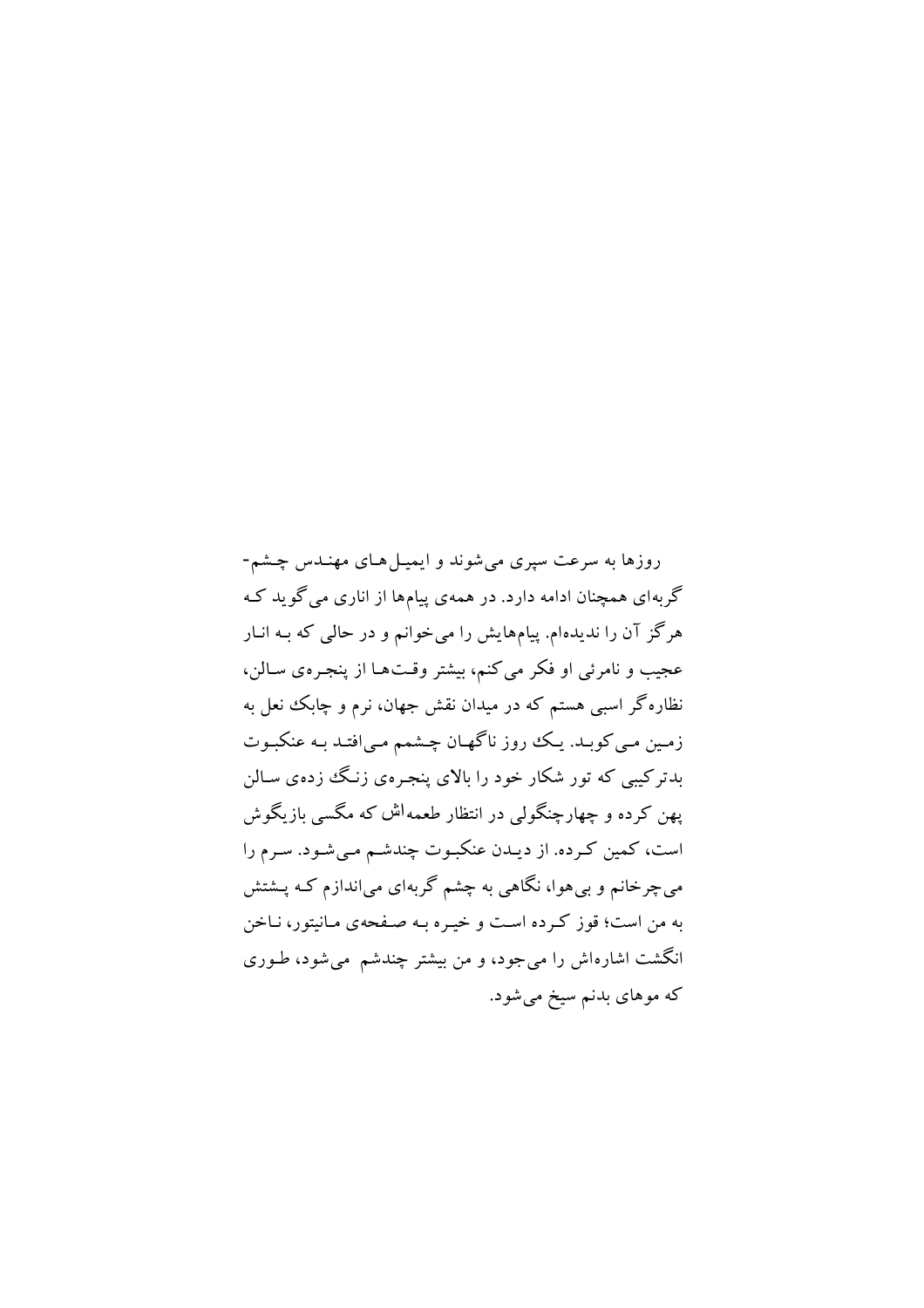همان لحظه انگشتهايم را روي كيبورد مي لغزانم و بـرايش مـينويـسم که دیگر برایم پیام نفرستد، اما او با لحنی عاشقانه میفویسد که عاشـقم شـده و تا به حال دختری به نجابت من ندیده است. نمیدانم چرا به نظرم میرسد که عنکبوت یای پنجره یک نشانهی خدایی است تا من بـه دام آن مهنــدس چشم گربهای نیفتم و همین احساس باعث می شود که باز هـم بـه او جـواب رد بدهم. اما او باز هم همان حرفهاي چرند را برايم ارسال مي كند.

نمي دانم چرا حرف هايش باورم نمي شود. با خودم مي گويم: *خدايا* این مرد ک چقلار دروغگوست، آخیر همیشه چند دختیر نجیب در نز دیکے ، محل زندگی هر پسری وجود دارد، اما چشمان چنین شخصی دائمهاً مثل شب پره این طرف و آن طرف مه پرد و می چرخه و دختران دیگری را طلب و جستجو می کند.

یاورش برایم مشکل است که او واقعاً عاشق باشد و در این سه مای پاییزی به دنبال انار عشق بگردد تا آن را صاحب شود. با لحنی خشک و خالبي برايش مينويسم: «من نميدانم از كدام انار سخن مي گوييـد و از کدامین عشق. من فقط دو یار واقعی و دوستداشتنی دارم: کتاب و خواب، و اگر قرار باشد بـین دوسـتی چـون تـو و ایـن دو تـا، یکـی را انتخاب کنم، حتماً کتاب و خواب را ترجیح میدهم، پس بهتـر اسـت دست از این شطنتها بر دار بد.»

ايميل هايم را نگاه مي كنم. واي! باز هم اوست! بـا پيـاميعاشـقانه و ناب. با خودم مي گويم: چ*قدر زيبا! كاش واقعي بودنيد، و اي كـاش*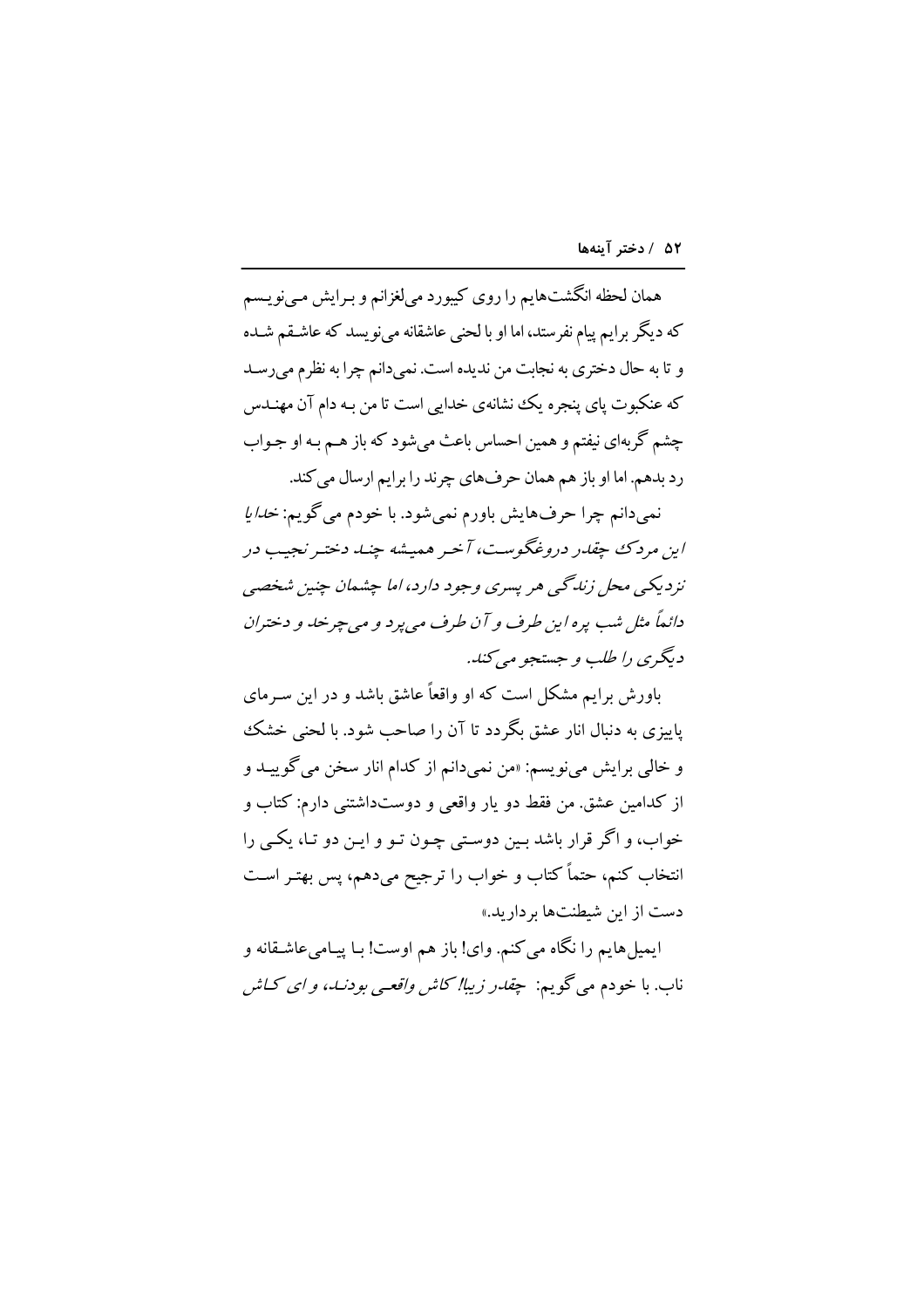هیچ یک از م*ا توزرد از آب درنمی آمدیم!* همان لحظه، سرم را بـه جانب او مي چرخانم و نگاهش مي کنم. سيب درشتي در دست دارد و با حالتي عاشقانه مي بويدش. تا چشمش به من مي افتد، ناگهان بـا ولع تمام، گازی به سیب مـیiزـد و لبخـددزنان دسـتـی بـرایم تکـان مي دهد. بعد، همان طور كـه دو ليـي در حـال لنبانـدن سـيب اسـت، کله ی یر مو و گردش را بـه سـمت مـانیتور مـیچرخانـد و دوبـاره ییامی برایم می فرستد:

«باور کن دوستت دارم و مثـل ایـن سـیب فقـط بـرای یـک للحظـه نمیخواهمت. ما میتوانیم دوستان خوبی برای یکدیگر باشیم، تـا هـر وقت که خودت بخواهي.»

«منظورش از این حرف چیست؟ پسره ی هرزه حتماً می خواهد چند روزي با من خوش بگذراند! و به همين خاطر از عبارت «پـک لحظـه» استفاده کرده تا اتمام حجت کرده باشد که بعدها نزد خـود بابـت رهـا كردنم عذاب وجداني نداشته باشد. تـازه لطـف هـم مـي كنـد و منـت مي گذارد كه تا هر وقت كه من بخواهم... واقعاً كه!»

جاي جواب دادن، خونسرد نگاهش مي كنم. لابد با ديدن اين همـه بی تفاوتی، به خودش می گوید عجب آدم یـخ و بـیاحـساسی اسـت. خب بگو به. چه اهمیتی دارد که چه فکیری مبی کنید؟ بحتمل انبار او همان سيب گناه است كه باعث هبوط حوا از عالم مینوی شد... خدایا! این روزها، تشخیص انار از سب چقدر سخت شده است!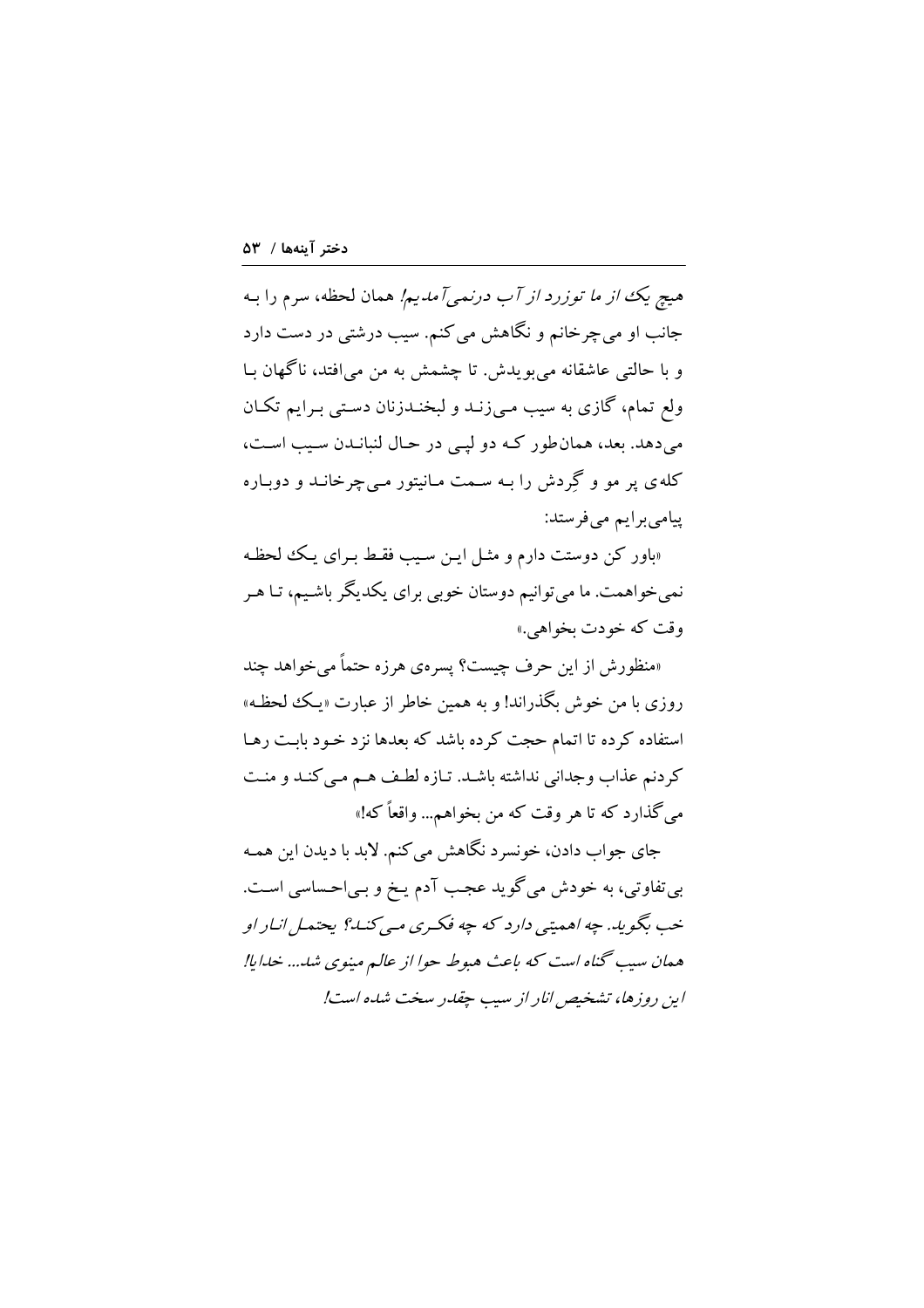روزی هزار بار روبهرویم سبز میشود و ماهرانه تلاش مبی کنـد بـه چشمان گر پهایاش کـه از پیشت شیـشهی عینـک درشـتتر پـه نظـر مي آيد، حالتي خمار و محزون بيخشد، تا خود را بيمار و غمگين نشان بدهد. از این نوع رفتارهای مصنوعی و احمقانه!

کم کم دارد شورش را درمیآورد. از هر فرصتی استفاده می کند تا خودش را پیش من شیرین کند. یشت میز نشستهام، که صدایم می زنـد و در صفحهی چَت برایم می نویسد که دوستت دارم! و ایـن جملـه را یشت هم برایم کیی پیست می کند؛ همراه با شکلکههای مختلـف. از همینها که توی اینترنت فَت و فراوان است؛ مخصوص تین|یجرهـایی که در دنیای مجازی عاشق می شوند و در دنیای واقعی، بدیخت!

از عصبانیت لبهایم ژلهوار میلرزند، اما خودم هم نمیدانـم چـرا نمي توانم دل اين گربهي هفت خط را بـشكنم و ايـن پيـام را بـرايش مینویسم: «آقای محترم، من مثل همیشه همکـار شـما هـستم. در ایـن دنیای لعنتشده، هر روز و هر لحظه، هـزاران زن و مـرد، در دنیـای مجازی یا واقعـی، دروغ یـا راسـت، بـه یکـدیگر «**دوسـتت دارم**» مي گويند و به هيچ جاي دنيا برنمي خورد. خب، شما هـم تـصور كنيـد که یکی از آن آدمها هستید. اصلاً مگر چه اتفاقی افتاده؟ خب همـهی همکاران همدیگر را دوست دارند!»

مطلب را میفرستم و می بینم که طرف حسابی پکـر شـده اسـت و رفته توی فکر. متوجه می شوم که درست زدهام توی خـال و خیـالم تـا اندازهای راحت می شود: